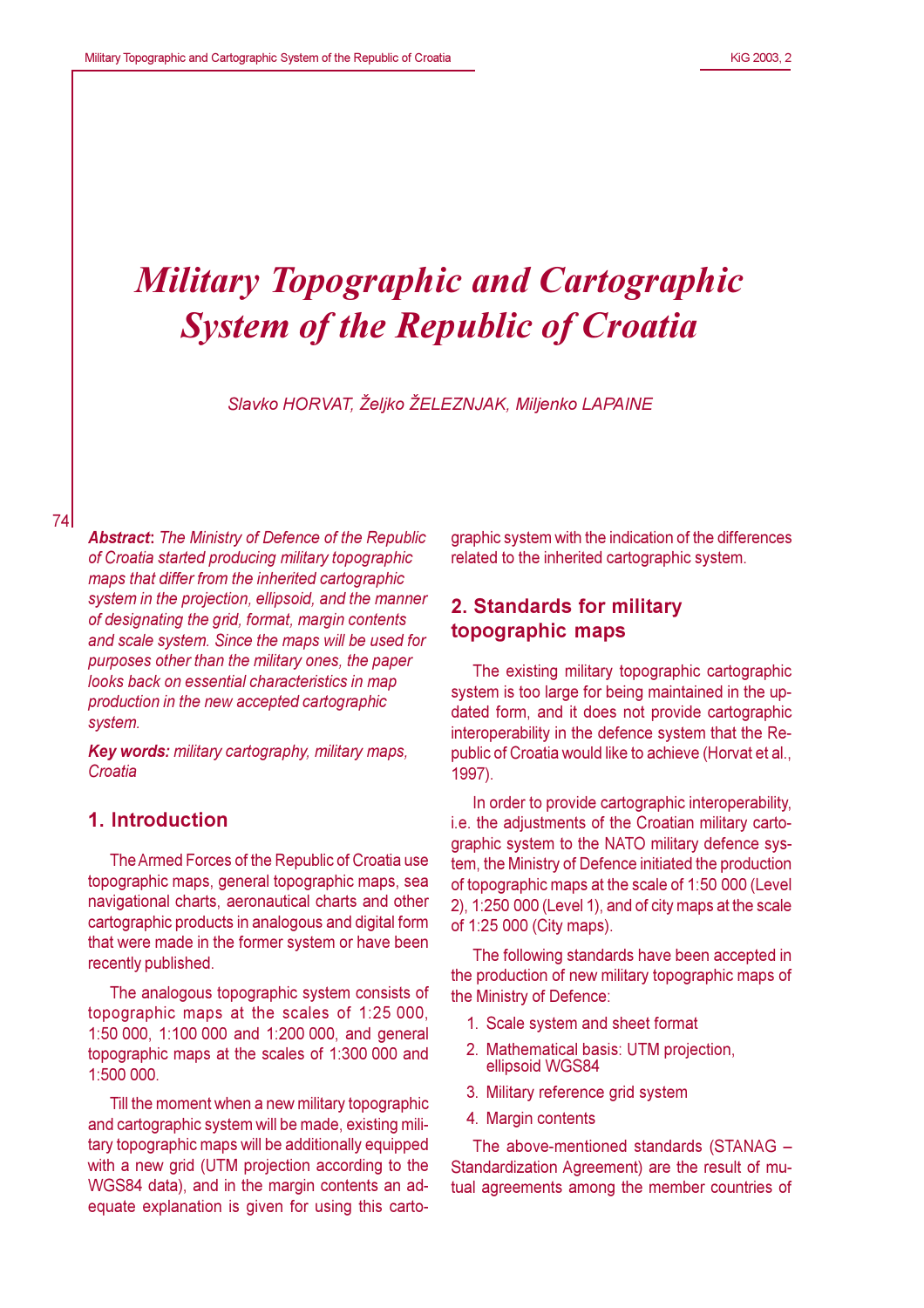# Vojni topografsko-kartografski sustav **Republike Hrvatske**

Slavko HORVAT, Željko ŽELEZNJAK, Miljenko LAPAINE

Sažetak: Ministarstvo obrane RH započelo je s izradom vojnih topografskih karata koje se u odnosu na naslijeđeni kartografski sustav razlikuju u projekciji, elipsoidu, načinu označavanja u pravokutnoj mreži, formatu prikaza, izvanokvirnom sadržaju i sustavu mjerila. Kako će se karte, osim za vojne, koristiti i u druge svrhe, u članku je dan osvrt na bitne karakteristike izrade karata u novoprihvaćenom kartografskom sustavu.

Ključne riječi: vojna kartografija, vojne karte, Hrvatska

## 1. Uvod

U Oružanim snagama Republike Hrvatske u uporabi su topografske karte, pregledne topografske karte, pomorske karte, zrakoplovne karte i drugi kartografski proizvodi u analognom ili digitalnom obliku, nastali u bivšem sustavu ili novoizdani.

Analogni topografski sustav čine topografske karte u mjerilu 1:25 000, 1:50 000, 1:100 000 i 1:200 000 te pregledne topografske karte u mjerilu 1:300 000 i 1:500 000.

Do izgradnje novog vojnog topografskokartografskog sustava na postojeće vojne topografske karte dotiskuje se nova kartografska mreža UTM-projekcije prema podacima WGS84, a u izvanokvirnom sadržaju daje se odgovarajuće objašnjenje za upotrebu toga kartografskog sustava i naznačuju njegove razlike od naslijeđenoga kartografskog sustava.

## 2. Norme za izradu vojnih topografskih karata

Postojeći vojni topografsko-kartografski sustav glomazan je za održavanje u osuvremenjenom stanju i ne osigurava kartografsku interoperabilnost u obrambenom sustavu kojem Republika Hrvatska teži (Horvat i dr. 1997).

Radi osiguranja kartografske interoperabilnosti, odnosno prilagodbe hrvatskoga vojnog kartografskog sustava zapadnom sjevernoatlanskom vojnom obrambenom sustavu (NATO), Ministarstvo obrane započelo je s izradom topografskih karata u mjerilu 1:50 000 (Level 2), 1:250 000 (Level 1), te karata za područje gradova 1:25 000 (City maps).

Pri izradi novih vojnih topografskih karata Ministarstva obrane prihvaćene su sljedeće norme:

- 1. sustav mjerila i format listova
- 2. matematička osnova: UTM-projekcija, elipsoid WGS 84
- 3. vojna pravokutna mreža UTM-a
- 4. izvanokvirni sadržaj.

Navedene norme (STANAG - Standardization Agreement) rezultat su međusobnih sporazuma zemalja članica NATO-a. Vojne kartografske službe članica Partnerstva za mir (PfP) prije ulaska u NATO prihvaćaju njegove kartografske norme i prema njima izgrađuju kartografski sustav koji osigurava kartografsku intertoperabilnost (MORH, 2001).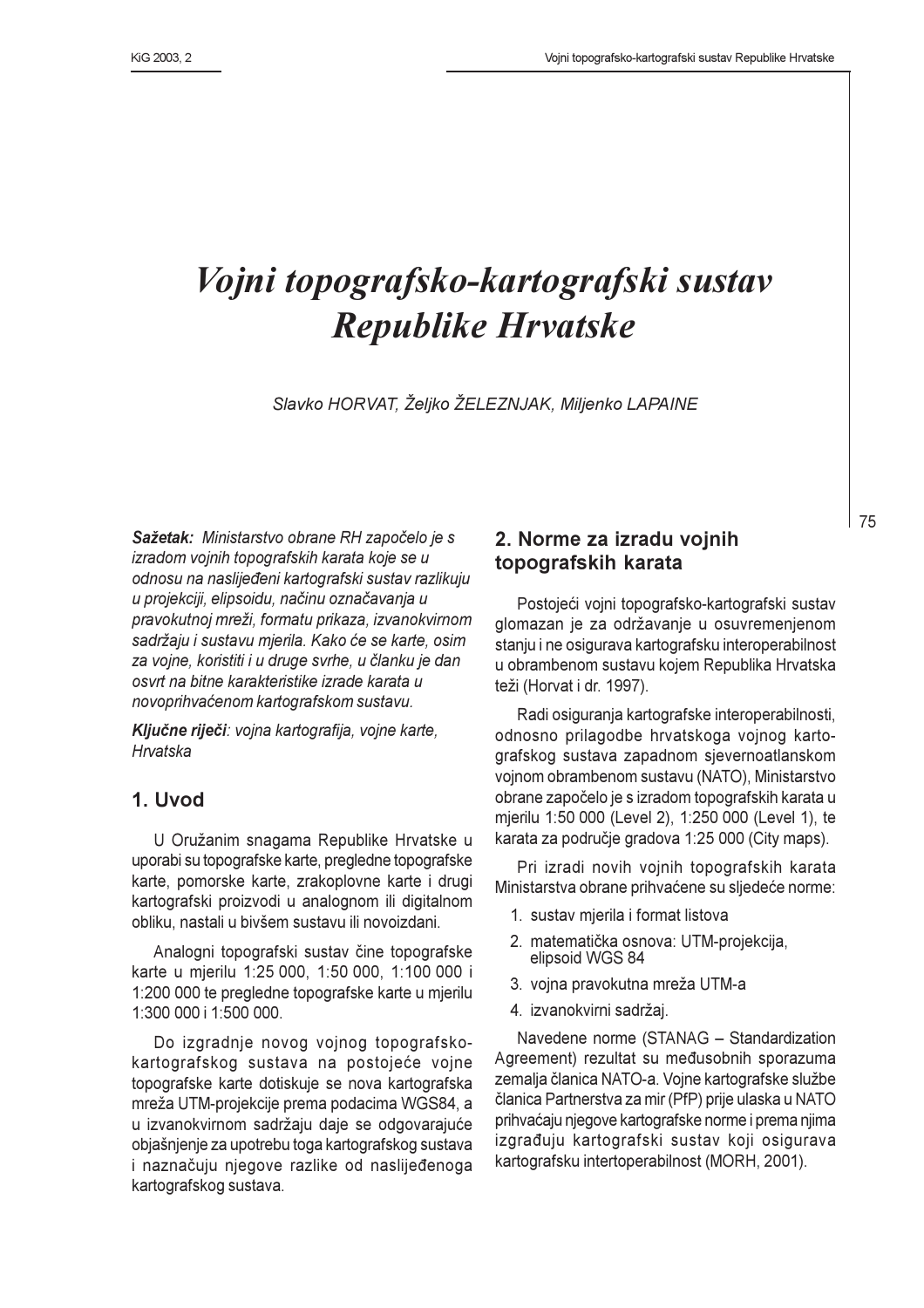NATO. Military cartographic agencies of the member countries of the Partnership for Peace (PfP) have to accept the cartographic standards of NATO in order to join it, and make a cartographic system that provides the cartographic interoperability (MORH,  $2001$ ).

#### 2.1 Scale System

76

Military map system is made of maps at the scale of 1:1 000 000 (Level 0), 1:250 000 (Level 1) and 1:50 000 (Level 2). City maps will be made at the scale larger than 1:35 000 (City map) (STANAG  $3710$ ).

The division of the International World Map at the scale of 1:1 000 000 is accomplished by the graticule of 4° latitude and 6° longitude.

The division of the International World Map at the scale of 1:1 000 000 into three columns and four rows (Fig. 1) results in 12 sheets at the scale of 1:250 000.

Individual sheets are marked with numbers from 1 to 12, by rows, starting from the North-West top in the direction of East and South. The marking of map sheets at the scale of 1:250 000 is supplemented by the name of the most important city presented on the sheet, and by the names of countries pre-

sented on the sheet. The format of the map sheet at the scale of 1:250 000 is  $2^{\circ}$  by the latitude and 1 $^{\circ}$  by the longitude. Maps at the scales of 1:250 000 in analogous form are made in two versions, ground maps and aeronautical maps (STANAG 3600).

The division of the map sheet at the scale of 1:250 000 into five rows and six columns results in 30 sheets at the scale of 1:50 000. The sheet format is 20' by the longitude and 12' by the latitude.

#### **2.2 Mathematical Basis**

Military topographic maps that have been used so far are made in the Gauss-Krüger projection with three-degree zones, on Bessel's ellipsoid 1841, with the Prime meridian of Greenwich. The meridians with the longitudes of 15° and 18° are central meridians. and the linear scale along the central meridian is 0.9999. The characteristics of the map projection used in the inherited cartographic system have been dealt with in detail in technical literature (Borčić 1955a, Borčić 1955b, Borčić 1976, Peterca et al. 1974, Jovanović 1983).

The Universal Transverse Mercator (UTM) projection is used according to the WGS84 data for the production of new military topographic maps. The characteristics of the projection can be found in





označavanja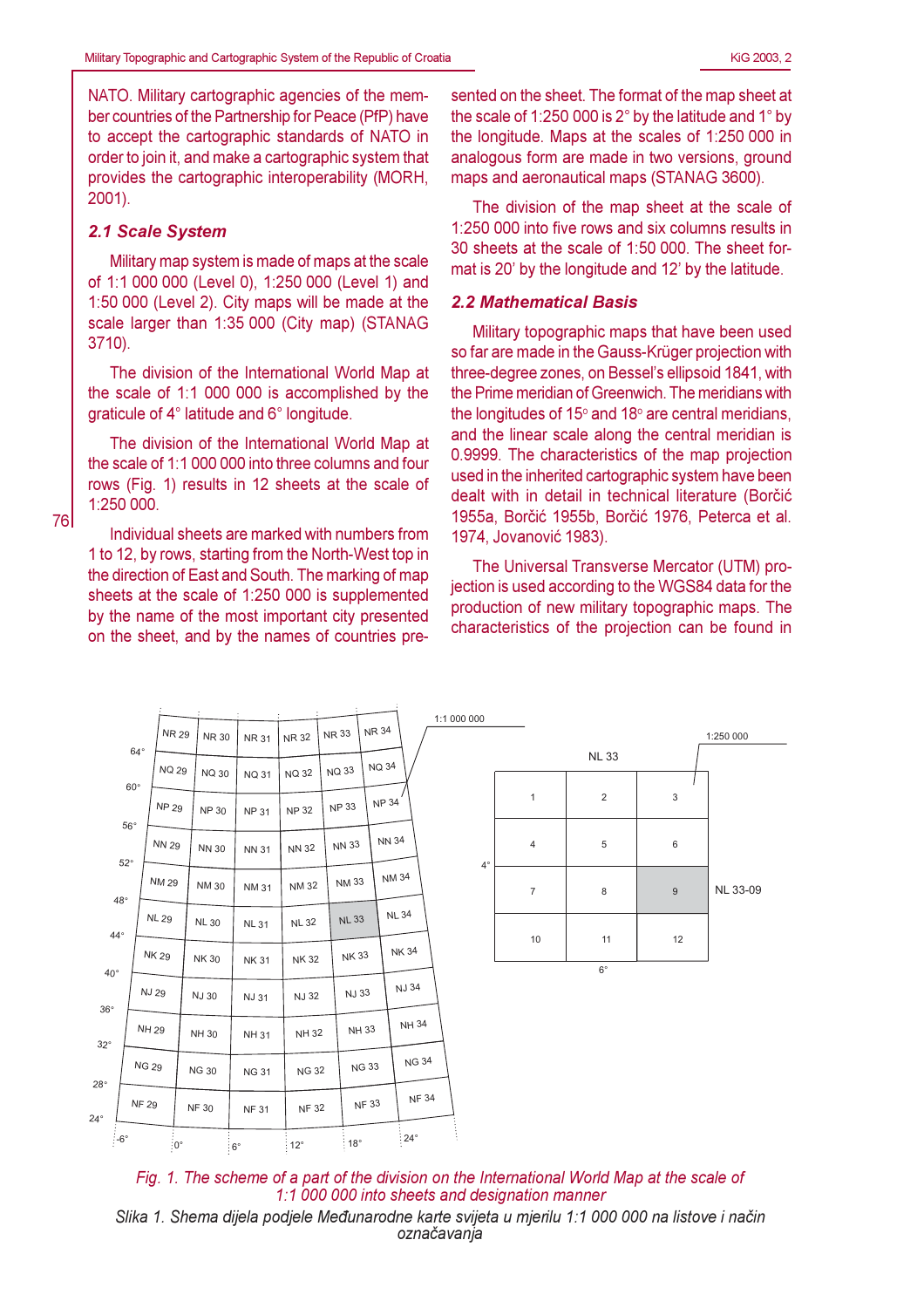#### 2.1 Sustav mierila

Sustav vojnih karata čine karte u mjerilima 1:1 000 000 (Level 0), 1:250 000 (Level 1) i 1:50 000 (Level 2). Karte za područja većih gradova (City map) izrađivat će se u mjerilu krupnijem od 1:35 000 (STANAG 3710).

Podjela Međunarodne karte svijeta u mjerilu 1:1000 000 učinjena je uz pomoć geografske mreže od 4° geografske širine i 6° geografske dužine.

Podjelom lista Međunarodne karte svijeta u mjerilu 1:1 000 000 na tri stupca i četiri retka (sl. 1) nastaje 12 listova u mjerilu 1:250 000. Pojedini listovi označavaju se brojevima od 1 do 12, po retcima, počevši od sjeverozapadnog vrha u smjeru istoka i juga. Označavanje listova karata 1:250 000 dopunjava se nazivom najznačajnijega grada prikazanog na listu i nazivima država prikazanih na listu. Format listova karte u mjerilu 1:250 000 iznosi 2° po geografskoj dužini i 1° po geografskoj širini. Karte u mjerilu 1:250 000 u analognom obliku

izrađuju se u dvije inačice: topografske i zrakoplovne (STANAG 3600).

Podjelom lista karte u mjerilu 1:250 000 na pet redaka i šest stupaca nastaje 30 listova u mjerilu 1:50 000. Format tih listova iznosi 20' po geografskoj dužini i 12' po geografskoj širini.

#### 2.2 Matematička osnova

Vojne topografske karte koje su do sada bile u uporabi izrađene su u Gauß-Krügerovoj projekciji s trostupanjskim zonama, na Besselovu elipsoidu 1841, s greenwichkim početnim meridijanom. Meridiiani kojima odgovara 15° i 18° geografske dužine srednji su meridijani zona, a linearno je mjerilo na srednjem meridijanu zone 0,9999. Karakteristike kartografske projekcije koja se koristila u naslijeđenom topografsko-kartografskom sustavu detaljno su obrađene u stručnoj literaturi (Borčić, 1955a; Borčić, 1955b; Borčić 1976; Peterca i dr. 1974; Jovanović 1983).



Fig. 2. Representation of meridian zones and the definition of coordinate systems Slika 2. Prikaz meridijanskih zona i definicija koordinatnih sustava

| 77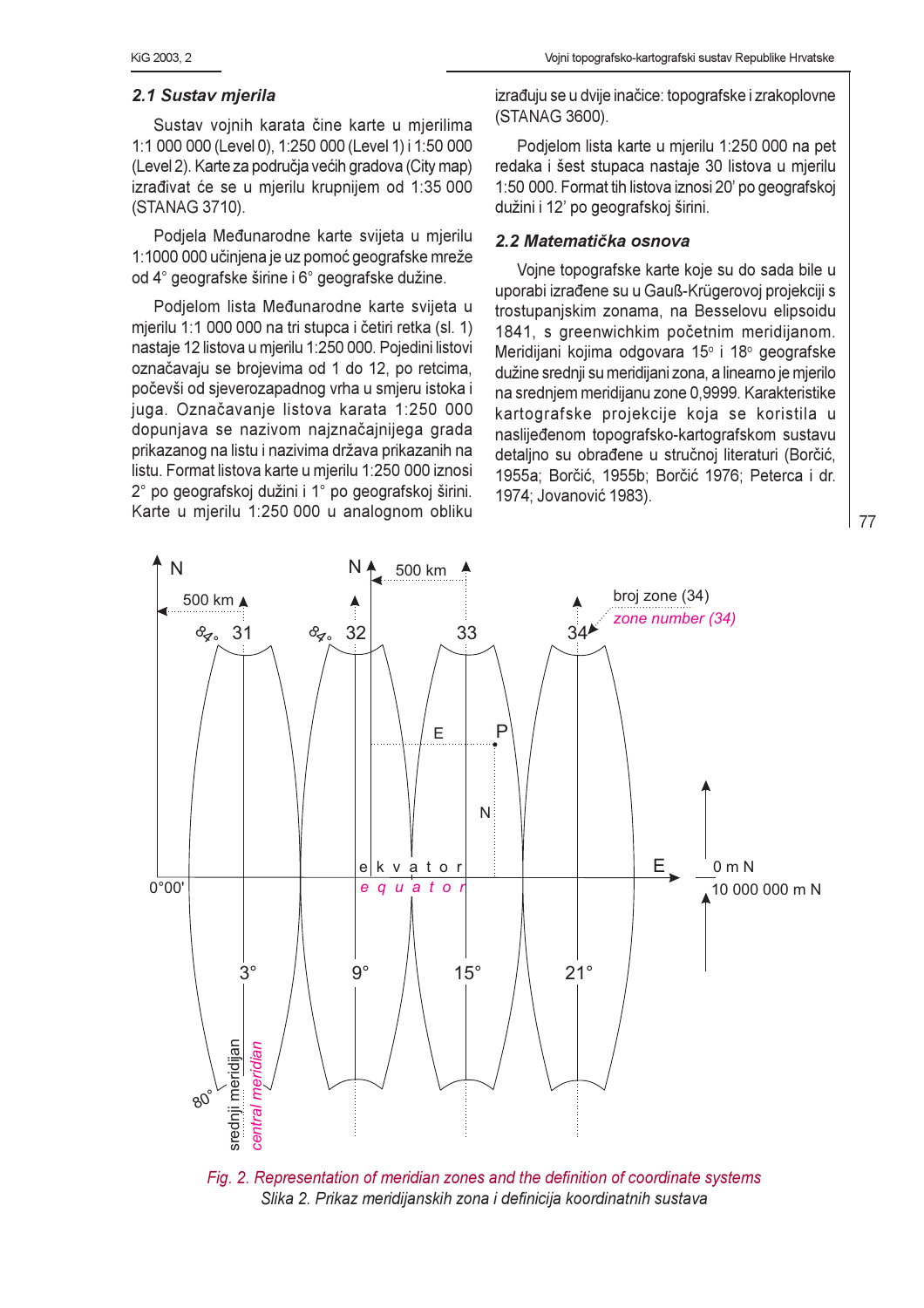national and foreign literature apart from STANAG (Peterca et al. 1974, Frančula 2000, Lapaine 2000, **MORH 2001).** 

UTM grid zone is covered by two map sheets at the scale of 1:1 000 000.

The characteristics of this mathematical basis for the presentation of the territory of Croatia and the parts of neighbouring countries are as follows:

- □ UTM grid zone: 33T and 34T
- $\Box$  the zone width is 6° by longitude, where 15° and 21° are central meridians for Croatia (33 and 34 are zone numbers), and 8° by latitude (row is T)
- □ unit of measurement: meter
- $\Box$  abscissa axis: Equator

78

- ordinate axis: central meridian
- $\Box$  linear scale along the central meridian is 0.9996
- $\Box$  meridian convergence must be less than  $5^\circ$ .

The UTM grid system covers the area of the Earth from 80° of Southern latitude to 84° of Northern

latitude. Each meridian zone has its own independent system of grid coordinates with the point of origin in the cross section of the equator with the central meridian of that particular zone. The coordinates increase in the direction of the East and the North (See Fig. 2).

The horizontal coordinate axis is marked with the letter  $E$  (East), and the vertical coordinate axis is marked with the letter N (North). For the purpose of avoiding the occurrence of negative values of the coordinate  $E$ , a constant of 500 000 m is added to them. For the points positioned South of the equator, a constant of 10 000 000 m is added to the coordinate N

In this way, each coordinate system will have a point of origin for the Northern hemisphere (in meters) 500 000 E, 0 N.

In polar areas (i.e. North of the 84° of Northern latitude and South of the 80° of Southern latitude) the Universal Polar Stereographic - UPS is used. In this case, the point of origin is on the North (South) pole, the axis in the direction South-North is the proiection of the 0° and 180° meridians, the axis in the



Fig. 3. Grid zone designation of the UTM military grid reference system Slika 3. Oznake četverokuta vojne pravokutne UTM-mreže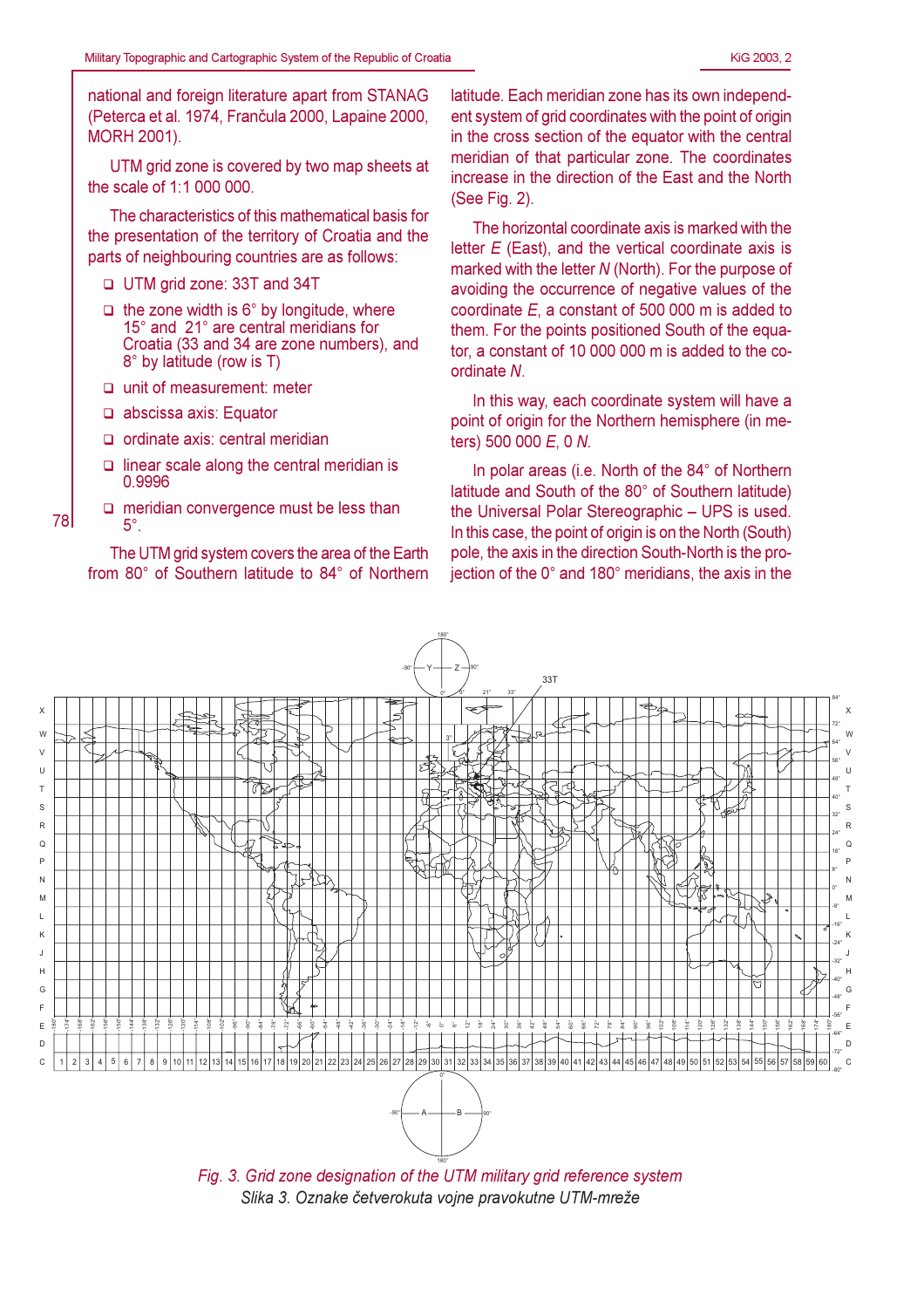Za izradu novih voinih topografskih karata upotrebljava se Univerzalna poprečna Mercatorova projekcija (Universal Transverse Mercator - UTM) prema podacima elipsoida WGS84. Karakteristike prihvaćene projekcije mogu se, osim u STANAGima, naći i u domaćoj i stranoj literaturi (Peterca i dr. 1974; Frančula 2000; Lapaine 2000; MORH 2001).

Četverokut UTM-a pokrivaju dva lista karte u mjerilu 1:1 000 000.

Karakteristike te matematičke osnove za prikaz područja Hrvatske i dijelova susjednih država su sljedeće:

- □ četverokuti UTM-a: 33T i 34T
- □ širina zone iznosi 6°po geografskoj dužini, gdje su za Hrvatsku 15<sup>°</sup> i 21<sup>°</sup> srednji meridijani zone (33 i 34 su brojevi zona), te 8° po geografskoj širini (redak T)
- mierna jedinica: metar
- □ os apscisa: ekvator
- □ os ordinata: srednji meridijan zone
- □ linearno mjerilo na srednjem meridijanu iznosi 0.9996
- □ konvergencija meridijana mora biti manja od  $5^\circ$ .

Pravokutni koordinatni sustavi UTM-a pokrivaju područje Zemlje između 80° južne geografske širine i 84° sjeverne geografske širine. Svaka meridijanska zona ima svoj samostalni sustav pravokutnih ravninskih koordinata s ishodištem u sjecištu ekvatora sa srednijm meridijanom te zone. Koordinate rastu u smjeru istoka i sjevera (vidi sliku  $(2)$ .

Vodoravna koordinatna os označava se slovom  $E$  (East = istok), a okomita koordinatna os označava se slovom N (North = sjever). Radi izbjegavanja pojavljivanja negativnih vrijednosti koordinata E, pribraja im se konstanta od 500 000 m. Za točke koje se nalaze južno od ekvatora još se koordinati N pribraja konstanta od 10 000 000 m.

Na taj način svaki koordinatni sustav imat će ishodište za sjevernu hemisferu (u metrima) 500 000 E, 0 N, a za južnu 500 000 E i 10 000 000 N.

U polarnim područjima (tj. sjevernije od 84° sjeverne geografske širine i južnije od 80° južne geografske širine) upotrebljava se polarna stereografska projekcija (Universal Polar Stereographic – UPS). Tu je ishodište u sjevernom (južnom) polu, os u smjeru jug-sjever tvore



Fig. 4. Marking system for the squares 100×100 km in the UTM military grid system (taken over from **STANAG 2211)** 

Slika 4. Prikaz označavanja kvadrata 100×100 km u vojnoj pravokutnoj UTM-mreži (preuzeto iz STANAG 2211)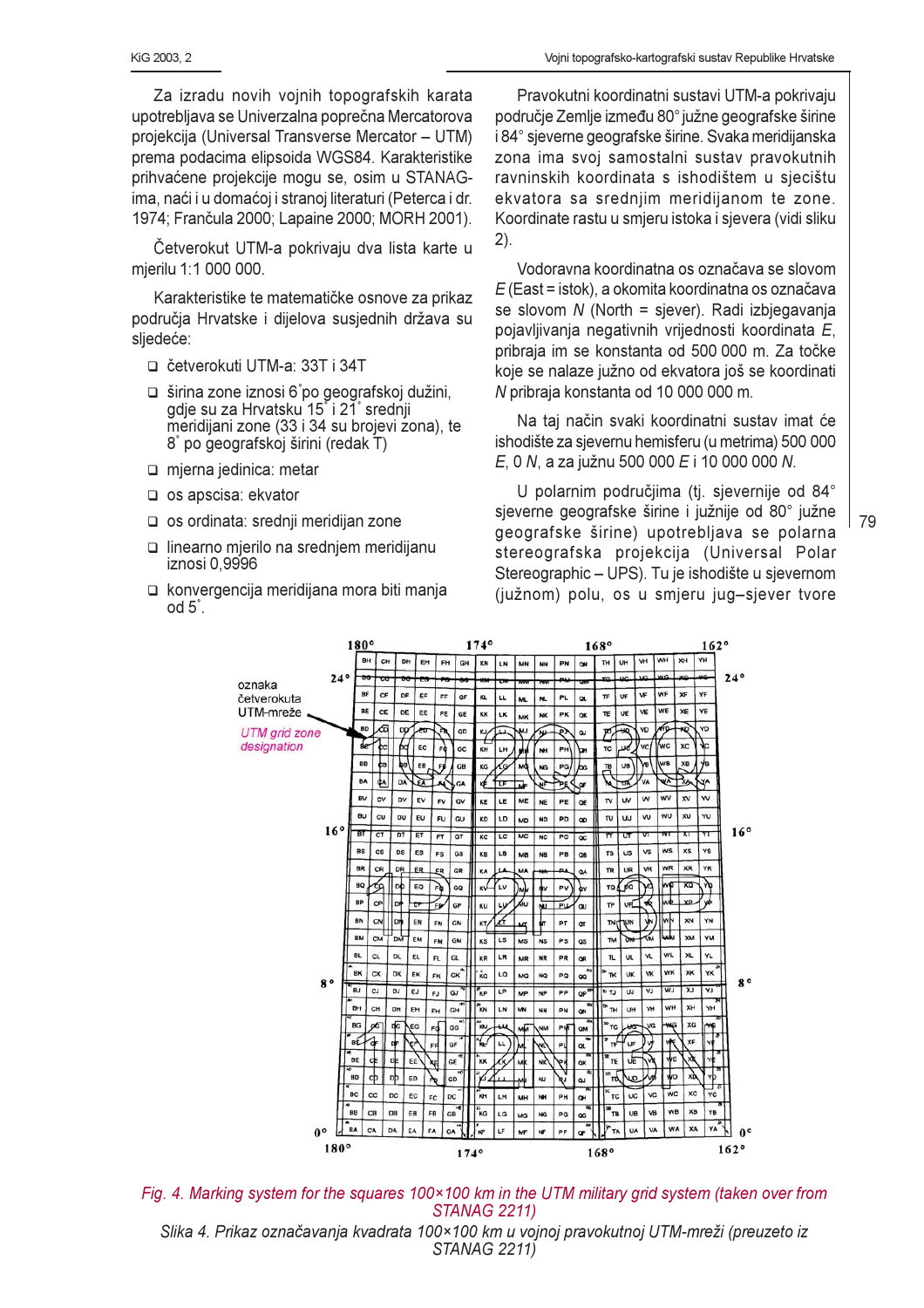direction East-West is the projection of the 90° meridian. Both coordinates are added the constant of 200 km.

#### 2.3 UTM Military Grid Reference System

The identification of a point only by means of the  $E$  and  $N$  coordinates is not unambiguous. The  $E$ coordinate approximately corresponds to the distance from the central meridian of the belonging 6° zone enlarged by 500 km, and the coordinate N is characterized by the distance from the equator. The information about the six-degree zone and the position of point in respect to the equator is missing.

The specific use of maps for military purposes gives an advantage to the presentation of the grid

on maps. For the purposes of unambiguous identification of points anywhere on the Earth, the UTM military grid reference system has been adopted.

The area of the Earth between the 80° of Southern latitude and the 84° of the Northern latitude is divided into 60 North-South zones, each covering a strip 6° wide in longitude that is marked with a number from 1 to 60 starting with the zone between 180° and 174° West longitude and increasing Eastward. Each zone is divided into 19 rows with the height of 8° in latitude, and the last Northern 20th row has the height of 12° in latitude.

Each UTM grid zone is marked with a number (zone) and a letter (row). The number of the zone is always given first, and then comes the letter for the



Fig. 5. Labelling of the 100 000 meter squares of the UTM military grid at the territory of Croatia Slika 5. Označavanje kvadrata 100×100 km vojne UTM-mreže na području Hrvatske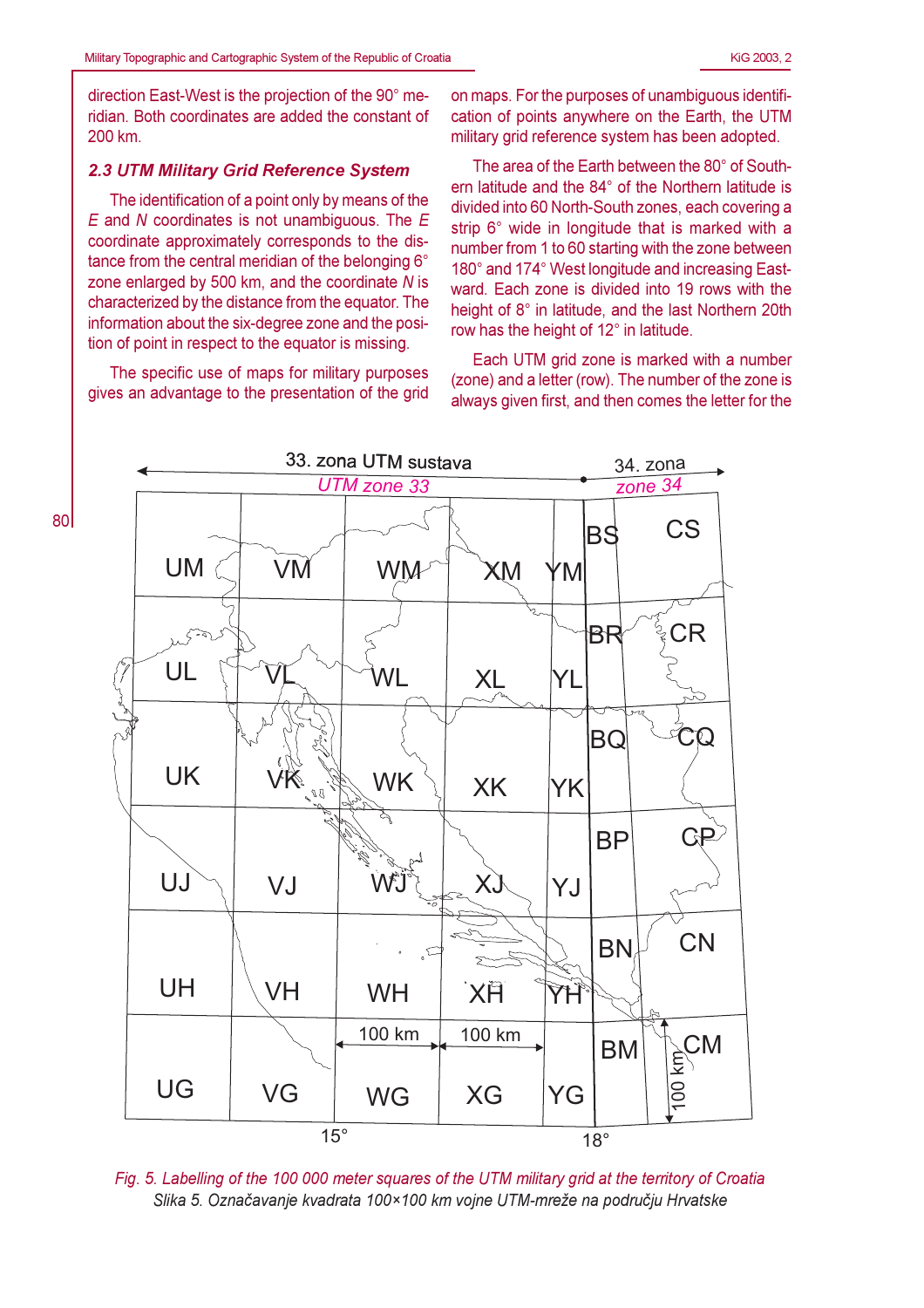meridijani 0° i 180°, os u smieru istok-zapad meridijan 90°. I jednoj i drugoj koordinati pribraja se konstanta od 200 000 m.

### 2.3 Voina pravokutna UTM-mreža

Identifikacija položaja točke samo pomoću koordinata E i N nije jednoznačna. Koordinata E približno odgovara udaljenosti od srednjeg meridijana pripadajuće 6-stupanjske zone uvećanoj za 500 km, a koordinata N karakterizira udaljenost od ekvatora. Nedostaju informacije o tome u kojoj se 6-stupaniskoj zoni točka nalazi.

Specifičnost upotrebe karata u voine svrhe je u tome što se daje prednost prikazu pravokutne koordinatne mreže na kartama. U cilju jednoznačnosti identifikacije točaka bilo gdje na Zemlji prihvaćena je vojna pravokutna mreža UTM-a.

Područje Zemlje između 80° južne širine i 84° sjeverne širine razdijeljeno je na 60 meridijanskih 6stupaniskih zona koje su počevši od meridijana -180° smjerom na istok označene brojkama od 1 do 60. Svaka je zona u smjeru paralela razdijeljena na 19 redaka visine 8°, a najsjeverniji 20-i redak je širine  $12^\circ$ .

Svaki četverokut označen je brojem (zona) i slovom (redak). Kao prvi uvijek se navodi broj zone, druga je oznaka retka (Republika Hrvatska nalazi se u četverokutima 33T i 34T).

U polarnim područjima upotrebljavaju se slova A, B, Y, Z. Svako je polarno područje podijeljeno na dvije zone. Na slici 3 dan je prikaz četverokuta vojne pravokutne UTM-mreže.

Temelj vojne pravokutne UTM-mreže tvore kvadrati stranica 100 km. Počevši od ekvatora u smjeru sjevera i juga i od srednjeg meridijana na zapad i istok definiran je sustav kvadrata 100×100 km čije su stranice u ravnini projekcije paralelne s projekcijom ekvatora i srednjeg meridijana pripadajuće zone.

Na taj će način u području ekvatora, s obzirom na širinu 6-stupanjskog meridijanskog pojasa (668 km), nastati u smjeru od srednjeg meridijana prema rubovima tri potpuna 100-kilometarska kvadrata i dva nepotpuna "kvadrata" na rubovima širine 34 km. Sa sužavanjem meridijanskih zona u smjeru polova zona sadrži u hrvatskim geografskim širinama samo 4 potpuna kvadrata, rubni "kvadrati" su nepotpuni.

Svaki kvadrat označava se s dva slova, od kojih prvo slovo označava stupac, a drugo redak.

Stupci se označavaju počevši od meridijana 180° u smjeru istoka slovima A do Z (bez I i O). Prvi rubni

uži stupac je označen s A, idućih 6 potpunih (tj. u području ekvatora) s B do G, iduća dva rubna (drugi je već u susjednom pojasu) s H i J. Na tri se meridijanske zone znači, iscrpi cijela abeceda, a počevši idućom zonom, označavanje 100kilometarskih stupaca se ponavlia.

Retci se označavaju od ekvatora u smjeru sjevera. Retci u neparnim zonama (tj. 1, 3, 5 itd.) slovima od A do V, a zatim se redoslijed ponavlja. Retci u parnim zonama (2, 4, 6 itd.) označuju se najprije od F do V, a zatim se ponavlja niz od A do V.

Na slici 4 prikazan je način označavanje kvadrata 100×100 km u vojnoj UTM-mreži, a na slici 5 prikazan je način označavanja tih kvadrata na području Hrvatske.

## 2.4 Izvanokvirni sadržaj

Izvanokvirni sadržaj je, za razliku od službenih karata, proširen prije svega uputama za određivanje pravokutnih koordinata u voinoi pravokutnoi UTMmreži, pregledom glavnih kartografskih oznaka, upotrijebljenim znakovima i kraticama te još nekim podacima (STANAG 3676). Taj tekst izvanokvirnog sadržaja, osim na nacionalnom jeziku, napisan je i na engleskome.

Izvanokvirni sadržaj je sljedeći:

- oznaka vojne karte (serija, broj izdanja, oznaka lista)
- □ oznaka četverokuta vojne UTM-mreže
- oznake kvadrata 100×100 km vojne UTMmreže
- naputak za određivanie pravokutnih ravninskih koordinata točaka u vojnoj UTMmreži s primjerom
- □ približna vrijednost konverzije geografskih koordinata iz WGS84 u koordinate po **Besselu**
- podatak o magnetskoj deklinaciji i konvergenciji (zbližavanju) meridijana te godišnjoj promjeni magnetske deklinacije prikazano u stupnjevima i minutama
- $\Box$  podatak o ekvidistanciji
- □ grafičko mjerilo u km, miljama i jardima

# 3. Određivanje koordinata objekata u vojnoj pravokutnoj UTM-mreži

Način određivanja koordinata točaka u vojnoj pravokutnoj UTM-mreži također je normiran. U uputama za izradu i upotrebu odgovarajućega kartografskog proizvoda detaljno je opisan način određivanja koordinata točaka u vojnoj pravokutnoj UTM-mreži (MORH, 2001).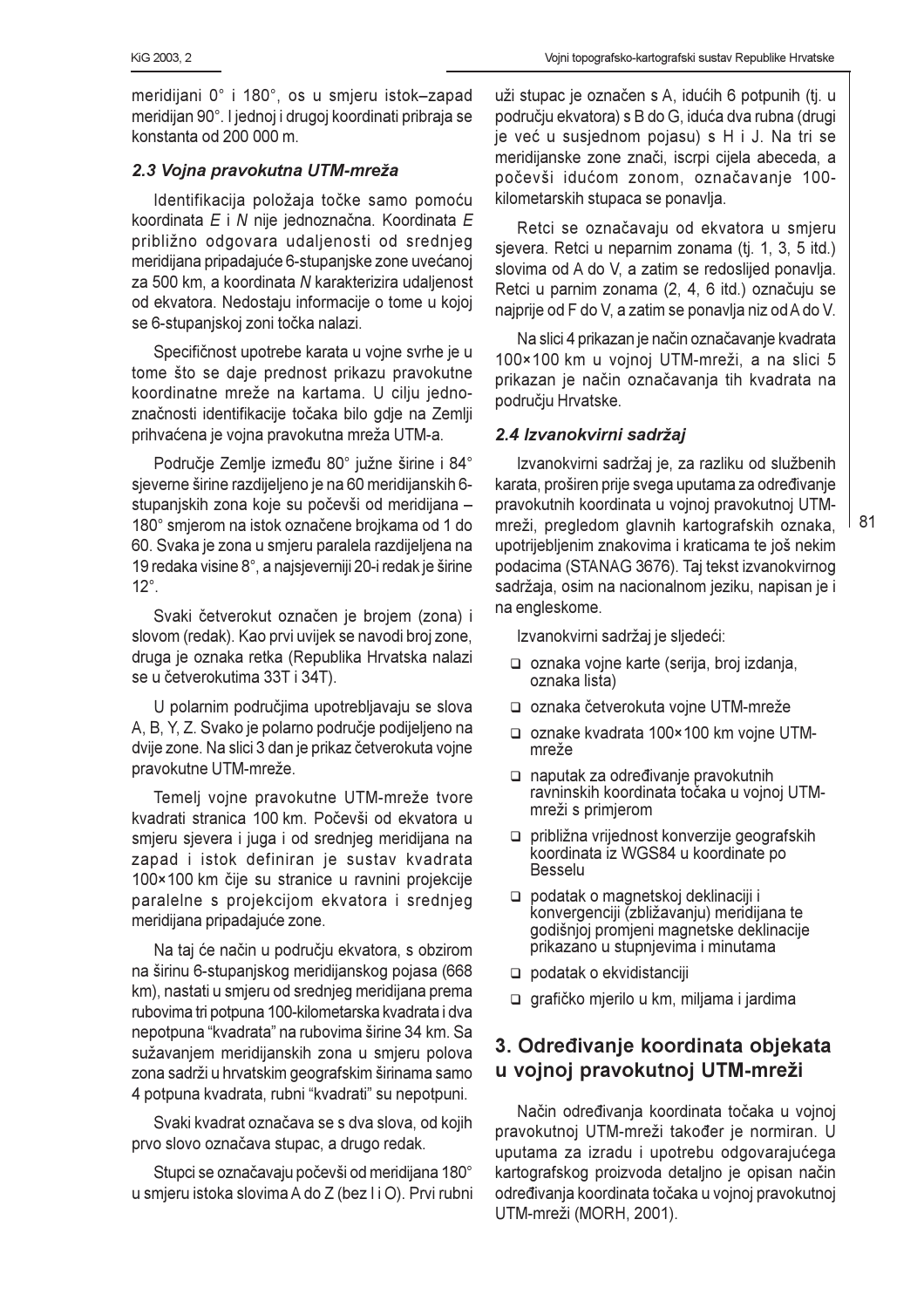row (the Republic of Croatia is situated in the UTM grid zones 33T and 34T).

The letters A, B, Y, Z are used in polar areas. Each polar area is divided into two zones. Fig. 3 gives the representation of spherical squares on the military UTM grid.

The military UTM grid is made of squares with the length of the sides of 100 km. Starting from the equator Northwards and Southwards and from the central meridian Westwards and Eastwards, a 100 000 meter system of squares has been defined with its sides in the projection plane parallel with the projection of equator and the projection of the central meridian in the corresponding zone.

Regarding the width of the 6-degree meridian zone (668 km), three complete 100 km squares and two incomplete "squares" (34 km wide) will be made. With narrowing the meridian zones in the direction of poles, the zone contains only 4 complete squares in the Croatian latitudes, the edge "squares" are incomplete.

Each square is marked with two letters, with the first letter marking the column, and the second marking the row.

The columns are marked starting with the 180° meridian Eastwards with the letters from A to Z (without I and O). The first narrower edge column is marked with A, and the next 6 complete (i.e. in the area of the equator) with B to G, the next two edge columns (the other one is already in the neighbouring zone) with H and J. The whole alphabet is thus used for three meridian zones, and starting with the next zone, the marking of 100 km columns is repeated.

Rows are marked from the equator Northwards. The rows in odd zones (i.e. in the zones 1, 3, 5 etc.) are marked with letters from A to V, and then using the sequence of these letters, the rows in even zones (2.4, 6 etc.) starting with the first one from F to V. and the next one already from A to V.

The Fig. 4 represents the way of labelling the 100 000 meter squares in the UTM military grid system, and on Fig. 5 we can see the way of labelling the 100 000 meter squares of the UTM military grid at the territory of Croatia.

#### **2.4 Marginal contents**

The marginal data are, unlike on official maps, supplemented first of all with the instructions for determining the grid coordinates in the military UTM

grid, with an overview of cartographic signs, with the signs and abbreviations used, and with some other data (STANAG 3676). This text of marginal data is written in English, apart from the national language.

The marginal data are the following:

- $\Box$  the designation of a military map (series, edition number, sheet index)
- $\Box$  the designation of the grid zone on the **UTM** military grid
- $\Box$  the label of the 100 000 meter square in the UTM military grid system
- $\Box$  instructions for determining the gridcoordinate of points in the UTM military grid with an example
- approximate value of geographic coordinate conversion in WGS84 into the Bessel's coordinates
- $\Box$  the information about magnetic declination and meridian convergence and the annual change of magnetic declination presented in degrees and minutes
- $\Box$  equidistance of isolines
- $\Box$  graphic scale in km, miles and yards.

# 3. Determination of object coordinates in the UTM military grid

The manner of determining the coordinates of points in the military UTM grid is also standardized. The manner of determining the coordinates of points in the military UTM grid is given in details in the instructions for the production and usage of a certain cartographic product (MORH, 2001).

Complete information about the coordinates of a point consists of:

- $\Box$  the designation of a grid zone number, letter (e.g.  $33T$ );
- $\Box$  the label of the 100 000 meter square two letters (e.g. WL);
- $\Box$  point coordinates in the 100 000 meter square with the requested accuracy numerical data.

The first half of a series of numbers gives the coordinate in the horizontal direction  $-E$  (Eastwards from the Western perpendicular 100 000 meter square side), the other half gives the coordinates in the vertical direction  $- N$  (Northwards from the Southern horizontal 100 000 meter square side).

82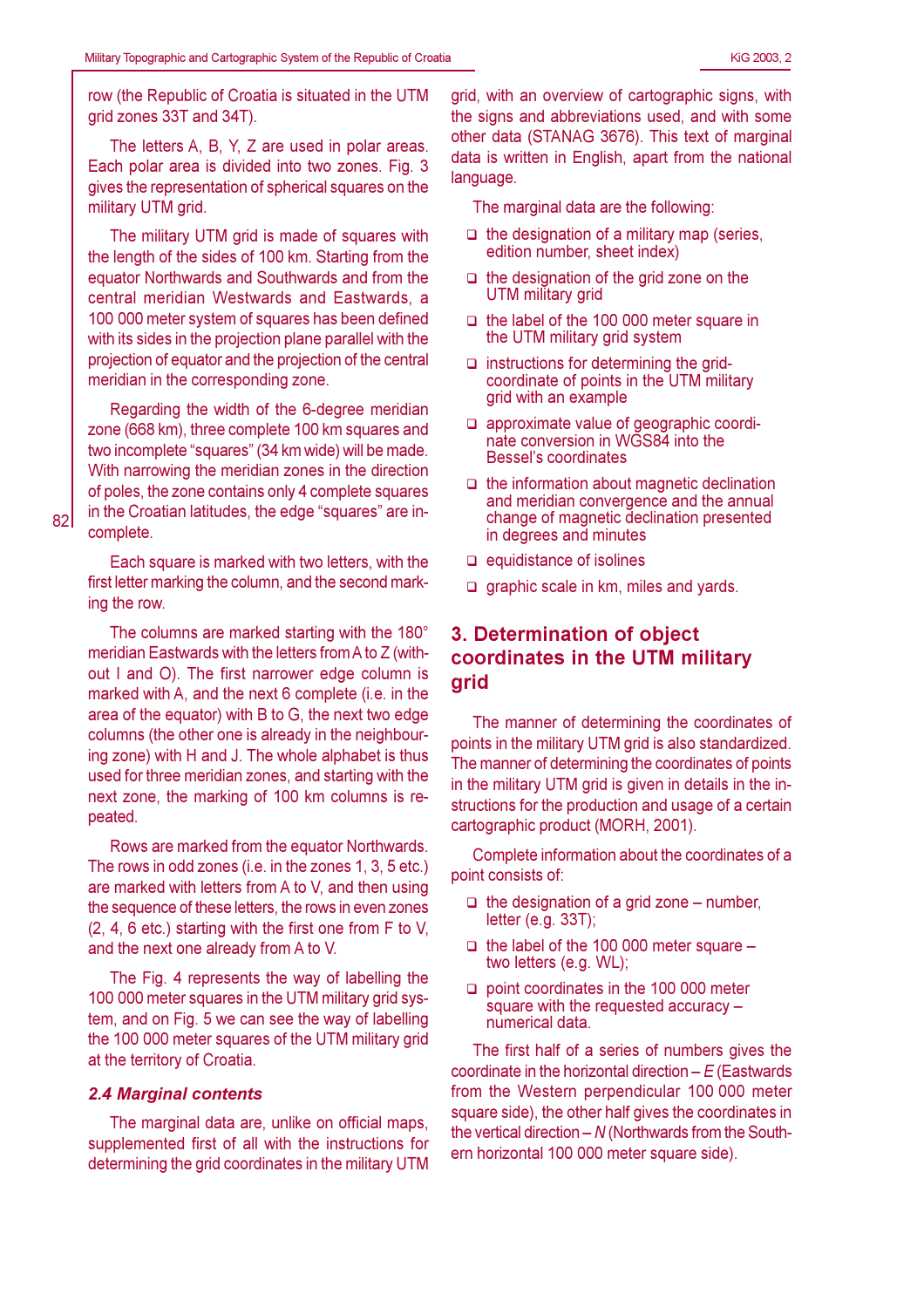

Potpuni podatak koordinata neke točke sastoji se od:

- □ oznake četverokuta broj, slovo (na primjer  $33T$ :
- □ oznake kvadrata 100×100 km dva slova (npr.  $WL$ );
- □ koordinate točke u kvadratu 100×100 km s traženom točnošću - preostali numerički podaci.

Prva polovica niza brojeva daje koordinatu u vodoravnom smjeru  $-E$  (na istok od zapadne okomite stranice kvadrata 100×100 km), druga polovica daje koordinate u okomitom smjeru - N (na sjever od južne vodoravne stranice kvadrata 100×100 km).





Fig. 6. Segment of the map at the scale of 1:25 000 Rakov potok (320-4-1) Slika 6. Isiečak karte mierila 1:25 000 Rakov potok (320-4-1)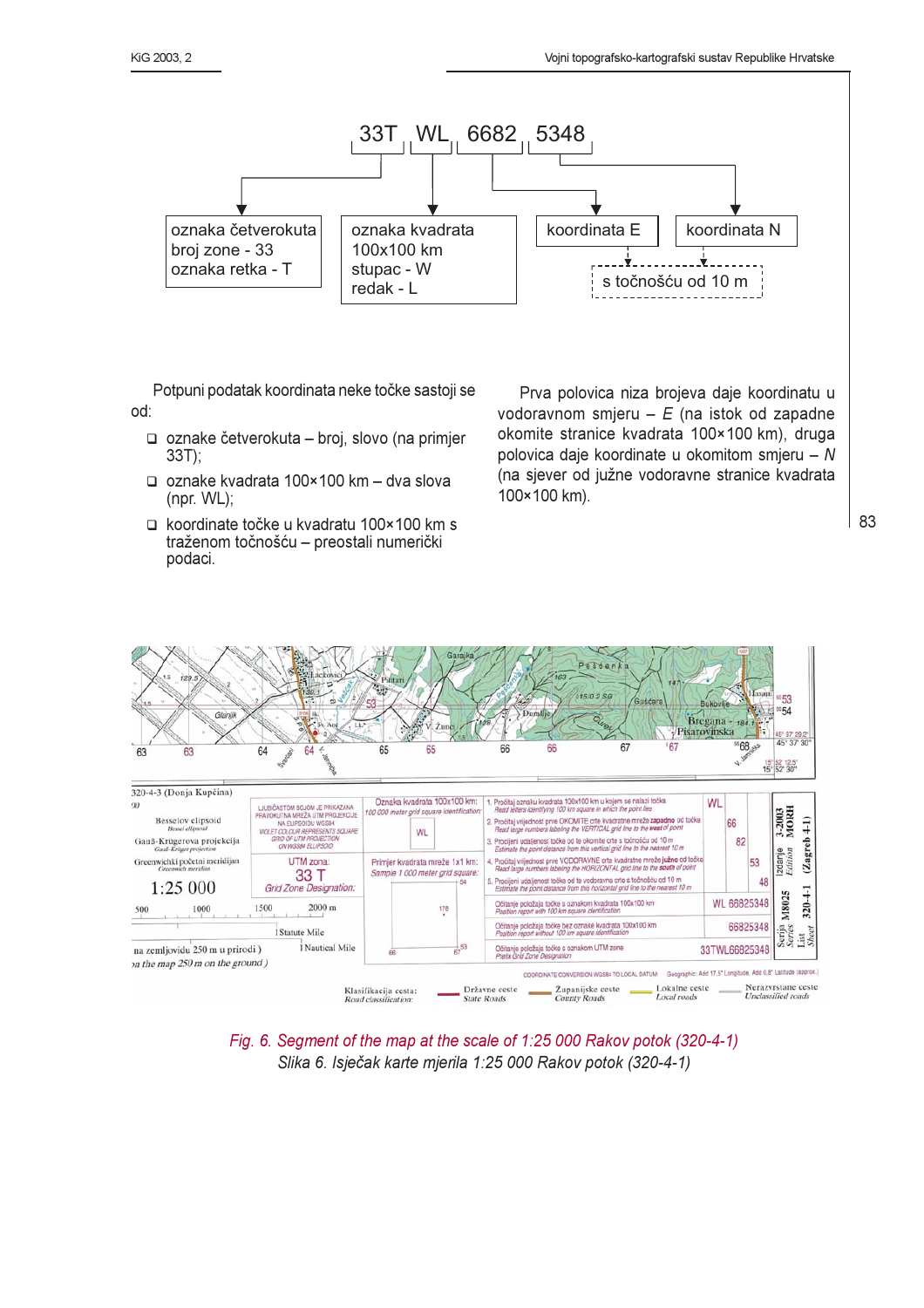

The coordinates are given with following accuracy:

| at 1 km      | e.g. 1497       |
|--------------|-----------------|
| at 100 m     | e.g. 144967     |
| at 10 $\,$ m | e.g. 14399672   |
| at 1 $m$     | e.g. 1438696724 |

The manner of determining the coordinates of objects in the military UTM grid is given on the segment of the map at the scale 1:25 000 Rakov potok 320-4-1 (Fig. 6). The procedure for determining the position of a selected point is the following:

- 1. Determination of the UTM grid zone
- 2. Determination of the designation of the belonging 100 000 meter square
- 3. Determination of the full kilometre Eastwards from the Western edge of the belonging 100 000 meter square
- 4. Estimation of object distance from the defined full kilometre with an accuracy of  $10<sub>m</sub>$
- 5. Determination of the full kilometre Northwards from the Southern edge of the corresponding 100 000 meter square

6. Estimation of object distance from the defined full kilometre with an accuracy of  $10 \text{ m}$ .

The coordinates of the selected point are 33T WL 6682 5348.

## 4. Conclusion

The production of a new Croatian military topographic and cartographic system is a long-term process. One of essential tasks of this system is to provide cartographic interoperabilities.

Providing cartographic interoperability does not encompass only the production of standard cartographic products. This system also includes the production of adequate instructions for the usage of new products and education of users. Civil geodetic and cartographic potentials, apart from military cartographic service, will also be included to a great extent, especially in the field of fundamental research and the establishment of updated topographic databases in the process of establishing cartographic interoperability.

84